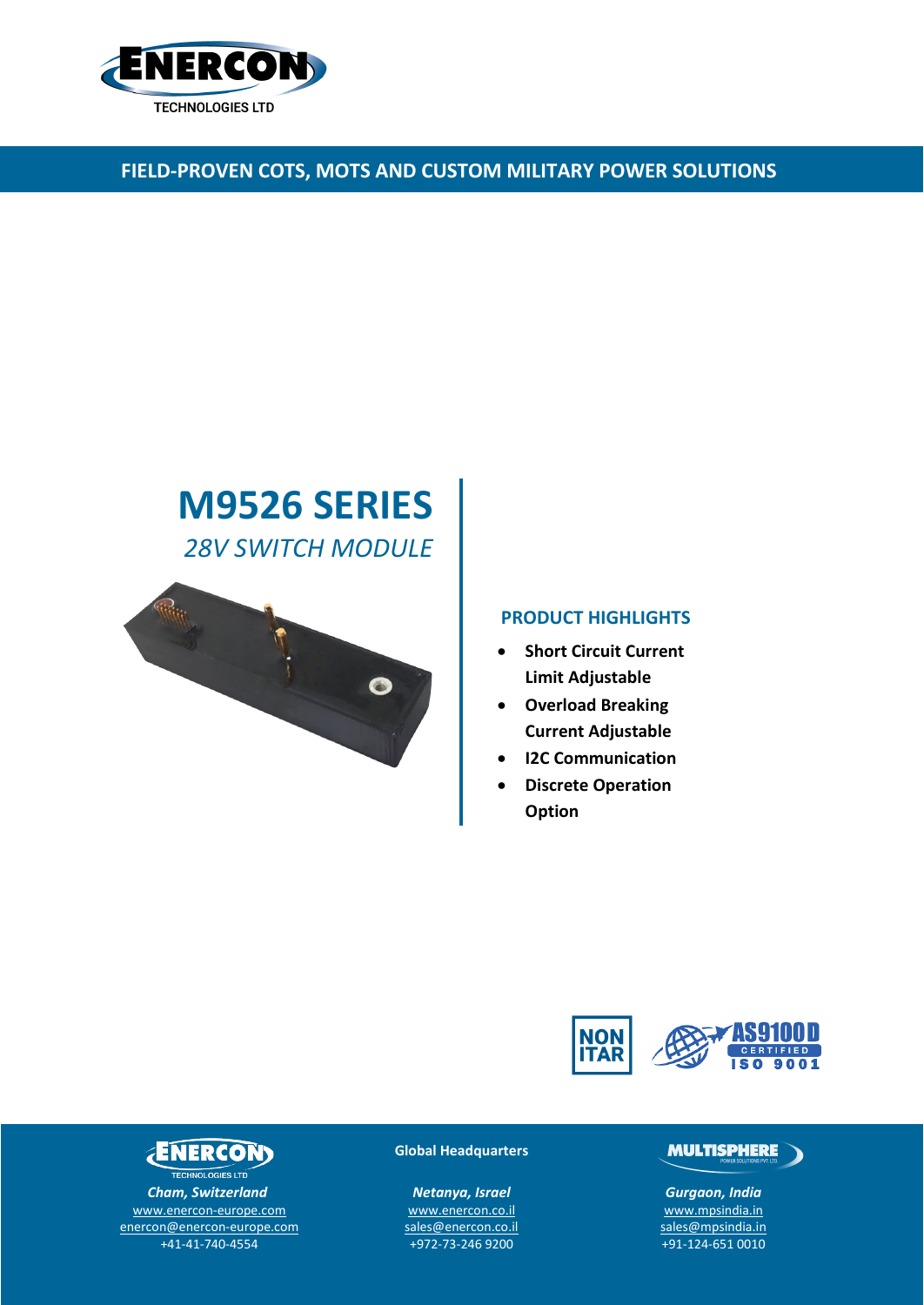#### *Electrical Specifications*

#### *DC Input* Input: 0 to 50  $V_{DC}$

 $V_{CC}$ : 3 to 5.5  $V_{DC}$ 

Vcc Supply Current: 25mA Typical

#### *Control*

- I2C Communication see
- Open drain fault discrete signal
- On/Off discrete signal

Note 1: Tested with full system

# • Input-to-Output impedance: Less

*EMC*

*DC Output*

than 2.5 mΩ @ 25 °C • Max load capacitance per channel: 3 mF

Complies with MIL-STD-461F (50µH LISN): RE102, CE102, CS101<sup>1</sup>, CE101<sup>1</sup>, CS114<sup>1</sup>, CS115<sup>1</sup>, CS116<sup>1</sup>, RS103<sup>1</sup>

#### *Output*

• Overload Breaking Current Adjustable from 2A to 30 A according to I2T curve. • Short Circuit Current Limit Adjustable from 10 A to 125 A according to SCL curve.

*Environmental ¹* Design to Meet MIL-STD-810G

#### *Temperature*

Operating: –55°C to +125°C at ambient Storage: –55°C **t**o +125°C

#### *Fungus*

Does not support fungus growth, in accordance with the guidelines of MIL- STD-454, Requirement 4.

#### *Altitude*

Method 500.5, Procedure I & II Storage/Air Transport: 40 kft Operation/Air carriage: 70 kft

# *Humidity*

Method 507.5, Up to 95% RH

*Salt Fog:* Method 509.5

Shock<sup>1</sup> Method 516.6 40g, 11msec saw-tooth (all directions)

#### **Vibration**<sup>1</sup>

Figure 514.6E-1. General minimum integrity exposure. (1 hour per axis.)

Note 1: Tested with full system

#### *Reliability*

2,529,861 hours, calculated IAW MIL-HDBK-217F Notice 2 at +85°C, Ground fixed conditions.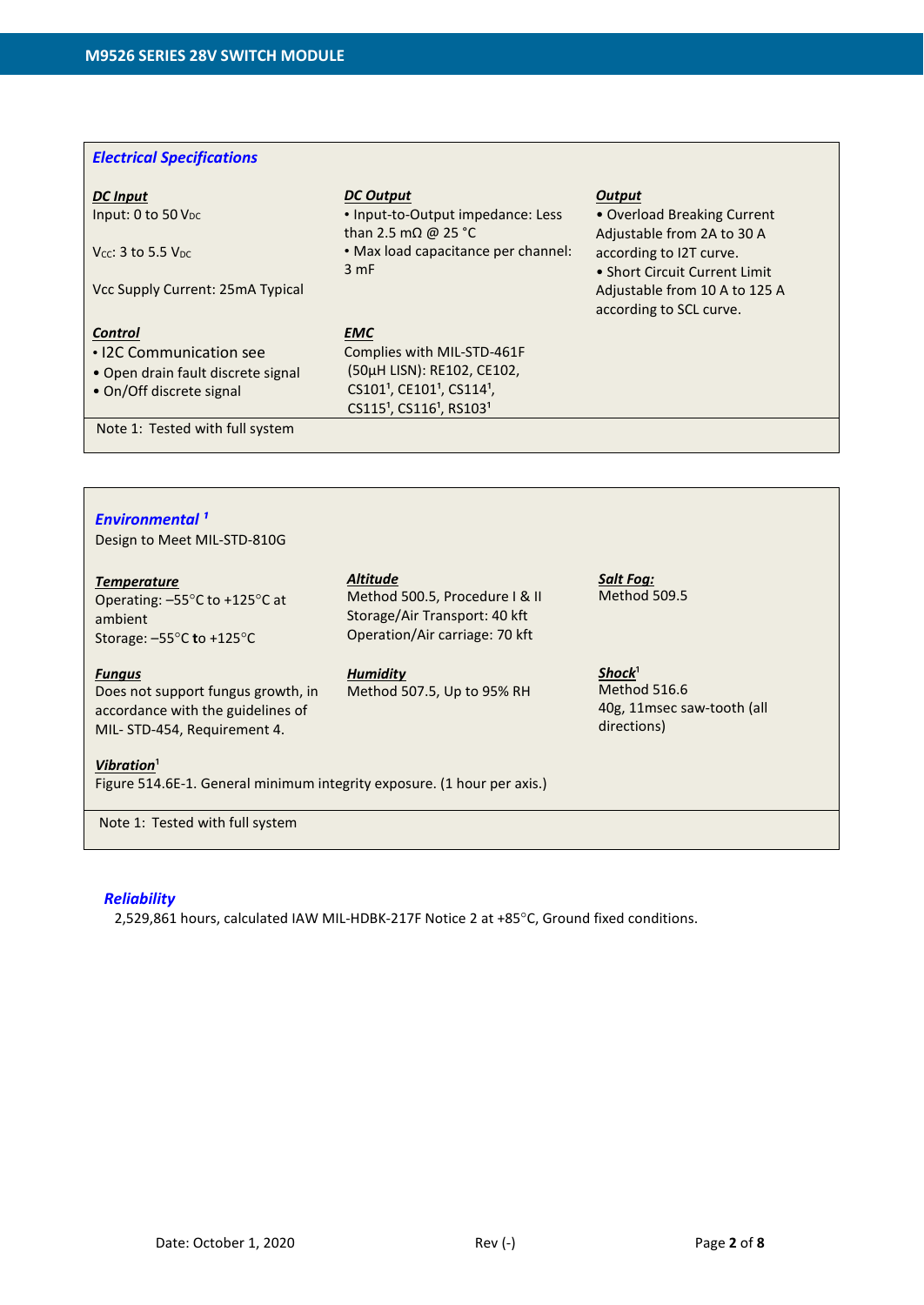## *Functions and Signals*



M9526-1

| Signal No.     | <b>Signal Name</b> | <b>Description</b>                                             |  |  |  |  |
|----------------|--------------------|----------------------------------------------------------------|--|--|--|--|
| $\mathbf{1}$   | <b>VCC</b>         | Control supply voltage with respect to GNDS.                   |  |  |  |  |
| $\overline{2}$ | <b>SDA</b>         | I2C bus Data.                                                  |  |  |  |  |
| 3              | <b>SCL</b>         | I2C bus Clock.                                                 |  |  |  |  |
| 4              | TRIP               | Open drain fault discrete signal. See Figure 1.                |  |  |  |  |
| 5              | EN                 | The Enable signal is used to turn the SWITCH BRICK ON and OFF. |  |  |  |  |
| 6              | ADDR 0             | Used for Slave Device Addressing.                              |  |  |  |  |
| 7              | ADDR <sub>1</sub>  | Used for Slave Device Addressing.                              |  |  |  |  |
| 8              | ADDR 2             | Used for Slave Device Addressing.                              |  |  |  |  |
| 9              | ADDR 3             | Used for Slave Device Addressing.                              |  |  |  |  |
| 10             | ADDR 4             | Used for Slave Device Addressing.                              |  |  |  |  |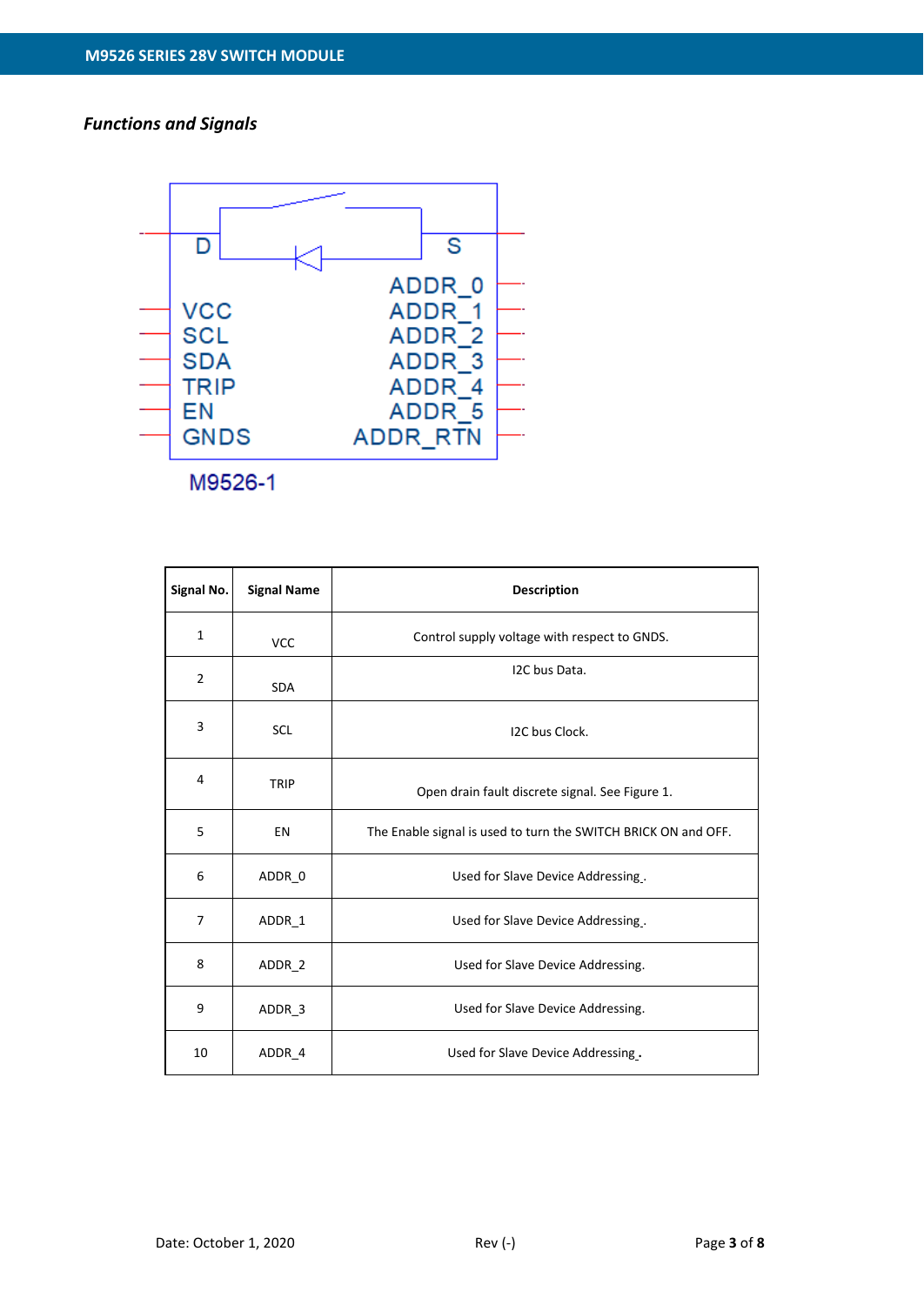| 11 | ADDR 5      | Used for Slave Device Addressing.                                                                  |  |  |  |  |
|----|-------------|----------------------------------------------------------------------------------------------------|--|--|--|--|
| 12 | ADD RTN     | Used for Slave Device Addressing.                                                                  |  |  |  |  |
| 14 | <b>GNDS</b> | ground for I2C, TRIP, EN and VCC.                                                                  |  |  |  |  |
| 15 | D           | Drain for Power Path. For positive voltage switch it will be the input<br>voltage side connection. |  |  |  |  |
| 16 | S           | Source for Power Path. For positive voltage switch it will be the load side<br>connection.         |  |  |  |  |



### **Figure 1 – Trip stage**

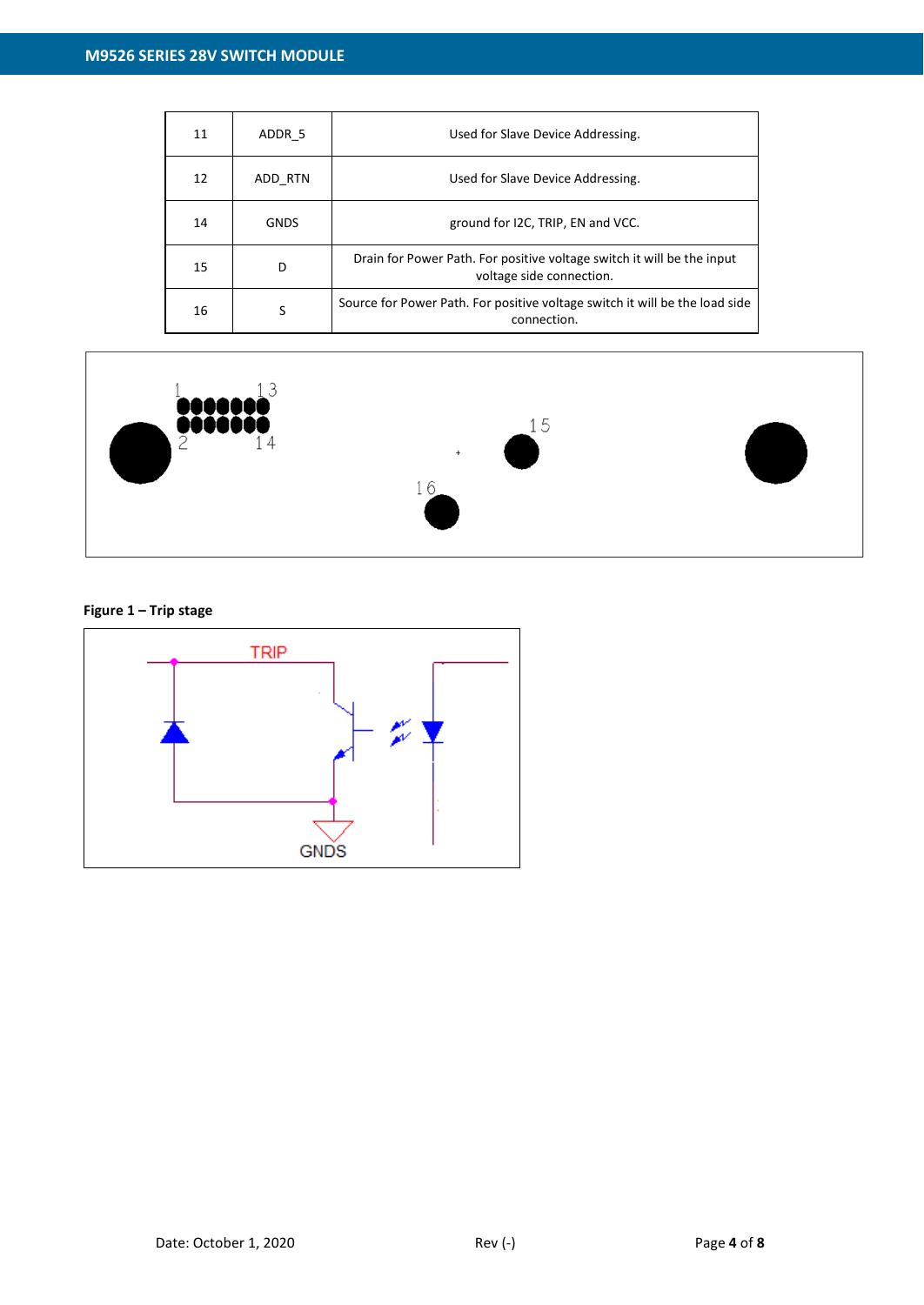### **1. Typical Tests Results**

# **2. Typical Characteristics**



**Figure 2 - Time vs. Current Trip**



**Figure 3 - Short Circuit Response**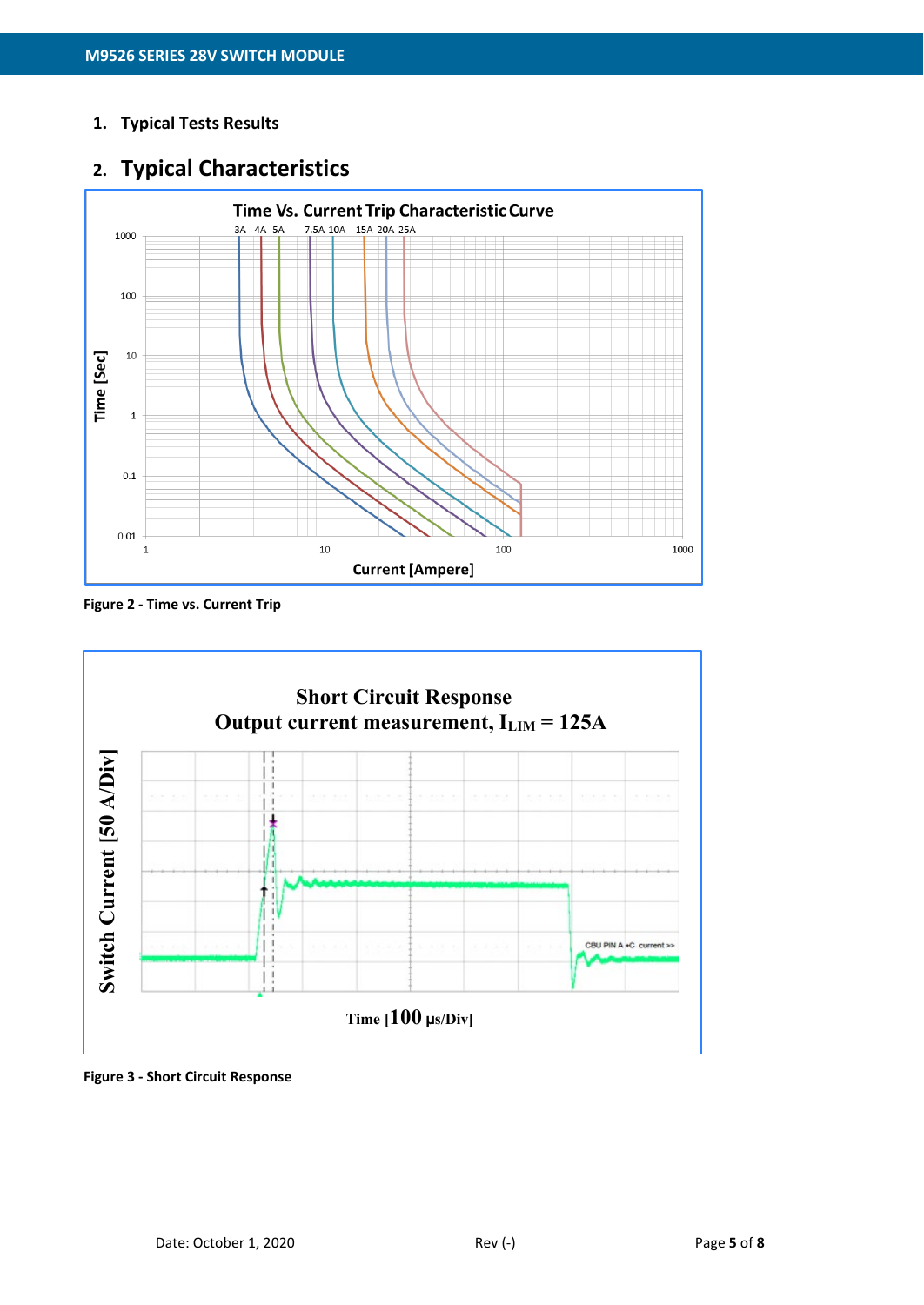### **1. I2C Protocol**

Slave Address:

For  $0 \leq$  ADDR  $\leq$  7 -> ADDR + 0x70

For other Address = ADDR

Slave will be read as a memory device with one byte of internal address.

Byte order shall be little endian. For example, 01h address will be the LSB of VOUT1.

| Internal<br>Address | Name           | Function                                     | R/W          | Number<br>of bytes | notes                                                                                                                                                                                                                                     |
|---------------------|----------------|----------------------------------------------|--------------|--------------------|-------------------------------------------------------------------------------------------------------------------------------------------------------------------------------------------------------------------------------------------|
| 00h                 | <b>STAT</b>    | <b>Status Register</b>                       | $\mathsf{R}$ | $\mathbf{1}$       | $STAT[0]$ = Reset Flag (RST)<br>$STAT[1]$ = Switch State ('1' = ON)<br>$STAT[2]$ = Trip Status ('1' = Fault)<br>$STAT[3] = Short Status ('1' = Trip from$<br>short circuit)<br>$STAT[4:7] = Reserved$                                     |
| 01h                 | <b>OUTCURR</b> | Load Current<br>Measurement                  | $\mathsf{R}$ | 2                  | $LSB = 62.5mA$                                                                                                                                                                                                                            |
| 03h                 | <b>VOLTD</b>   | <b>Voltage Drop</b><br>Measurement           | $\mathsf{R}$ | $\overline{2}$     | $LSB = 62.5mV$                                                                                                                                                                                                                            |
| 05h                 | <b>TEMP</b>    | Temperature<br>Measurement                   | $\mathsf{R}$ | $\overline{2}$     | $LSB = 0.0625^{\circ}C$                                                                                                                                                                                                                   |
| 07h                 | I2TACC         | $I2t$ Status                                 | $\mathsf{R}$ | 3                  | I <sup>2</sup> t accumulator with respect to<br>I2T LIM                                                                                                                                                                                   |
| 0ah                 | <b>CTRL</b>    | Control Register                             | <b>RW</b>    | $\mathbf{1}$       | $CTRL[0] = Switch Enable ('1' = En)$<br>$CTRL[1] = Trip$ Reset ('1' = Reset)<br>CTRL[2] = Reset Flag (RST, Reset value<br>$=$ '1')<br>CTRL[4:7] = Battle Mode (0xD = Battle<br>Enable)                                                    |
| 0bh                 | OLCL           | <b>Overload Current</b><br>Limit             | <b>RW</b>    | 2                  | $LSB = 62.5mA$                                                                                                                                                                                                                            |
| 0dh                 | I2T LIM        | Maximal $I^2t$<br>Setting                    | <b>WR</b>    | $\overline{3}$     | Thermal Constant(TC) is the trip time<br>for twice of the overload current<br>setting.<br>I2TACC can be set by following<br>formula:<br>I2TACC = $( {{\rm Iov} = {\rm RLOAD}}^* {\rm 16})^2*T{\rm C}^* {\rm 16}$<br>TC [s], IOVERLOAD [A] |
| 10h                 | <b>SCCL</b>    | <b>Short Circuit</b><br><b>Current Limit</b> | <b>RW</b>    | $\overline{2}$     | $LSB = 62.5mA$                                                                                                                                                                                                                            |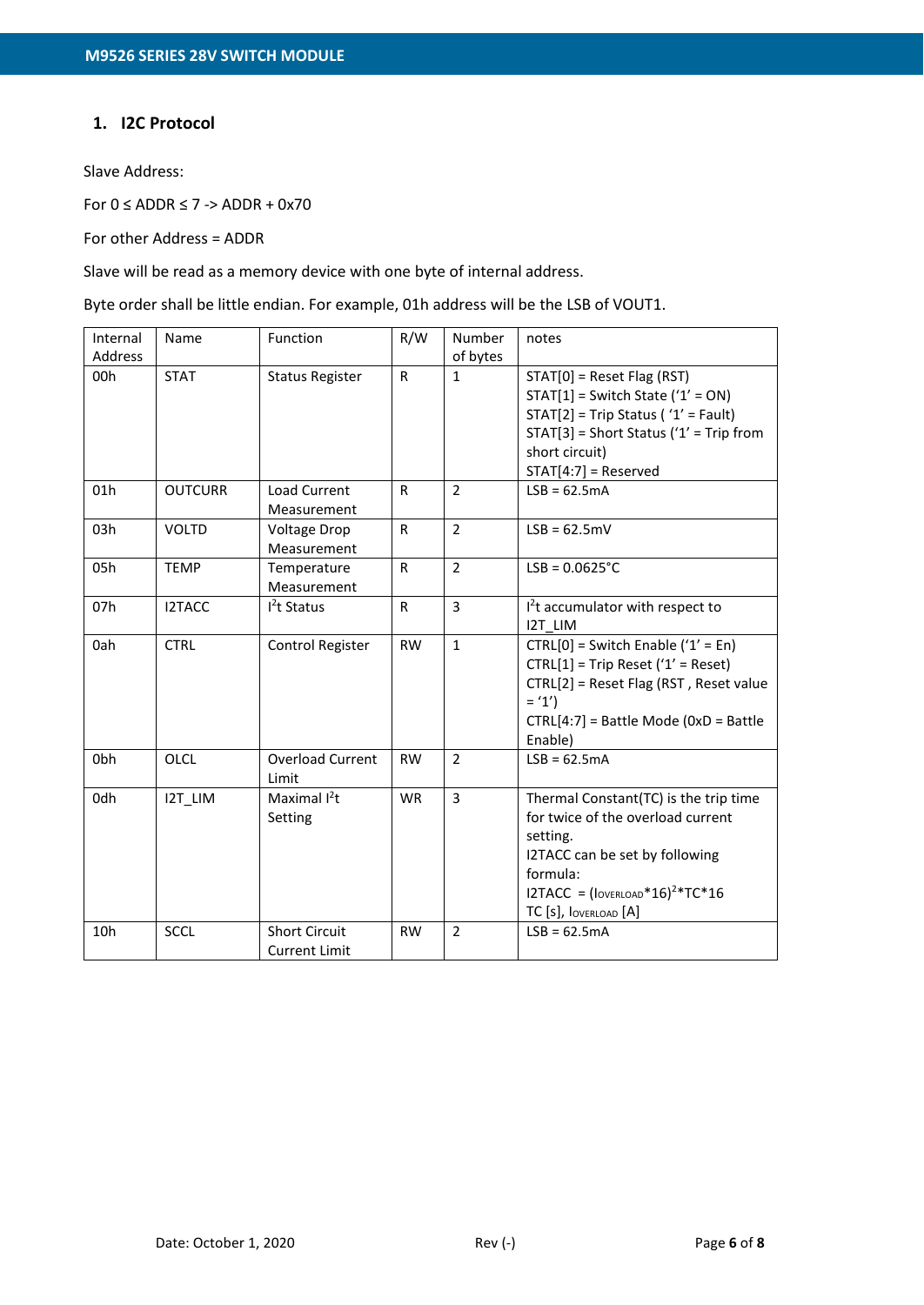

N – NACK

### *Outline Drawing*



### **Notes**

- 1. Dimensions are in mm
- 2. Weight: 32g
- 3. 3D model available